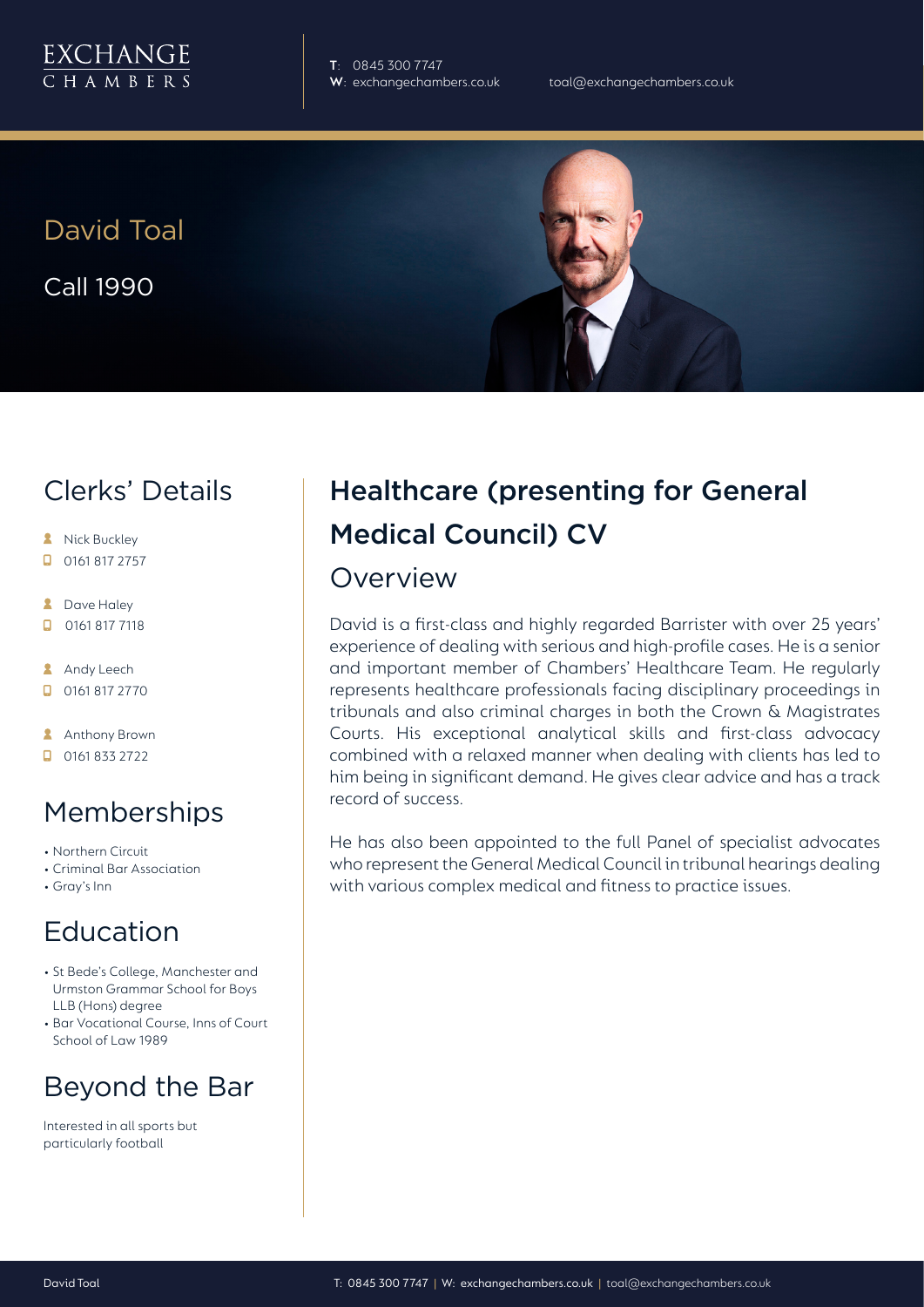

## Recommendations

"He is very conscientious, and an extremely forceful and good advocate. He takes very strong legal arguments and goes the extra mile for his lay clients." "He is one of the best for closing speeches - he really hits the point and the jury takes notice of what he is saying."

**Chambers and Partners 2022**

"An extremely effective jury advocate. He is very approachable and provides excellent client care to both the professional client and lay client." **The Legal 500 2022**

"He is a favourite of solicitors and is always very well prepared. He is unflappable in court." "He is very experienced and realistic. He's good on his feet and very hardworking."

**Chambers and Partners 2021**

"One of the circuit's best jury advocates." **The Legal 500 2021**

"A fantastic advocate - he's really excellent, always very well prepared and brilliant in a courtroom." "An excellent jury advocate." **Chambers and Partners 2020**

"A great jury advocate." **The Legal 500 2020**

"He does very serious crime and is an excellent performer with an excellent client manner. Solicitors love him." "He is a master tactician at trial." **Chambers and Partners 2019**

"He can use his gentle approach to devastating effect in court." **The Legal 500 2018/19** 

"He is a good advocate, who's good with clients and on the law." **Chambers and Partners 2018**

"He is hard-working, intelligent, measured and an extremely safe pair of hands." **Chambers and Partners 2017**

"A persuasive and very eloquent advocate." **The Legal 500 2017**

"I can hardly convey in words my heart felt gratitude to you for your excellent professional representation of my case. Both you and Louise are a formidable and supportive team!"  **Client testimonial**